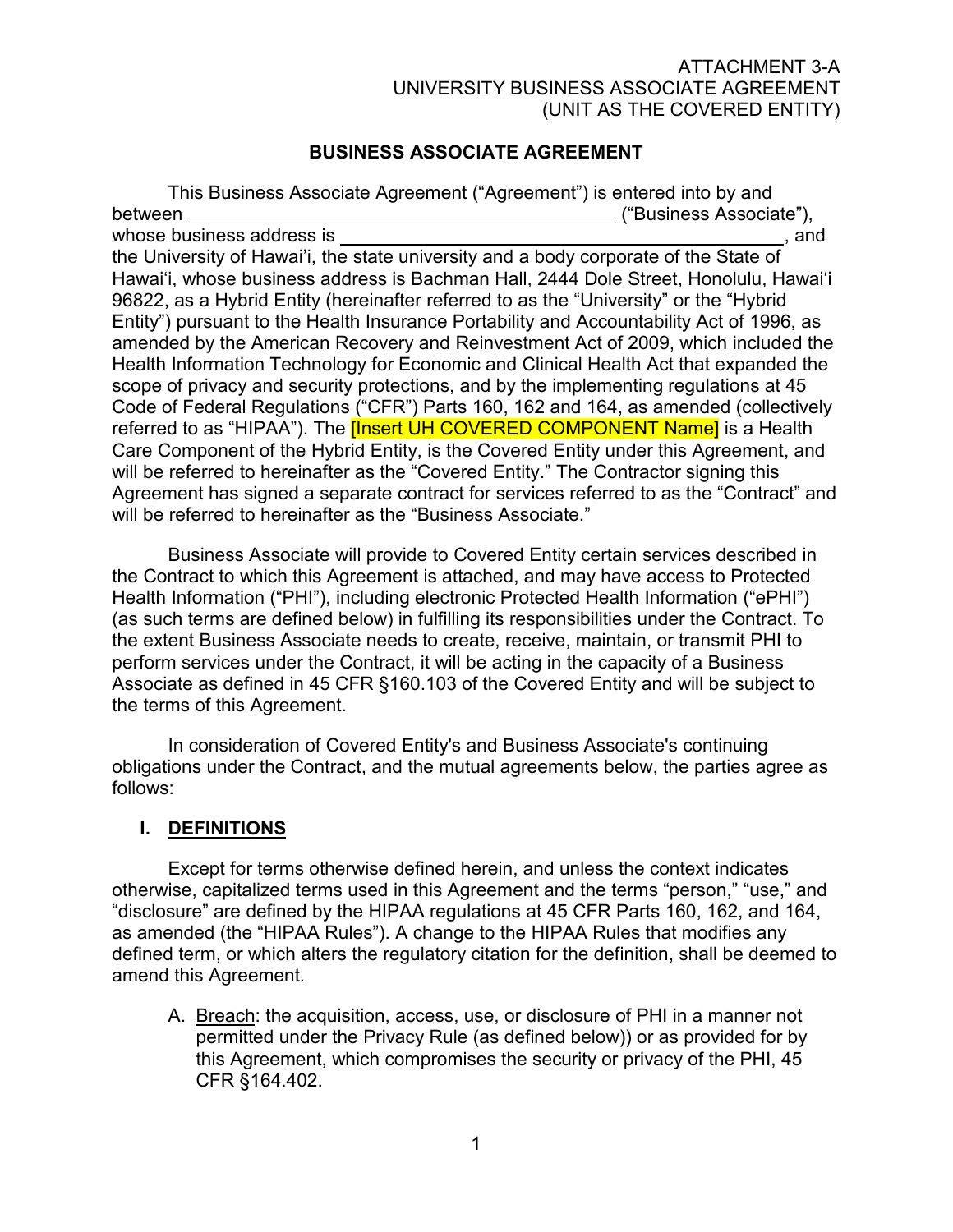- 1. An acquisition, access, use, or disclosure of PHI in a manner not permitted by the Privacy Rule is presumed to be a breach unless the Business Associate demonstrates to the Covered Entity's satisfaction that there is a low probability that the PHI has been compromised based on a risk assessment that identifies at least the following: (i) the nature and extent of the PHI involved, including the types of identifiers and the likelihood of re-identification; (ii) the unauthorized person who used the PHI or to whom the disclosure was made; (iii) whether the PHI was actually acquired or viewed; and (iv) the extent to which the risk to the PHI has been mitigated.
- 2. Breach excludes:
	- a. Any unintentional acquisition, access or use of PHI by a Workforce member or person acting under the authority of the Business Associate if such acquisition, access, or use was made in good faith and within the scope of authority and does not result in further use or disclosure in a manner not permitted under the Privacy Rule.
	- b. Any inadvertent disclosure by a person who is authorized to access PHI at the Business Associate to another person authorized to access PHI at the same Business Associate, and the information received as a result of such disclosure is not further used or disclosed in a manner not permitted under the Privacy Rule.
	- c. A disclosure of PHI where the Business Associate has a good faith belief that an unauthorized person to whom the disclosure was made would not reasonably have been able to retain such information.
- B. Designated Record Set: records, including but not limited to PHI maintained, collected, used, or disseminated by or for the Covered Entity relating to (i) medical and billing records about Individuals maintained by or for a covered Health Care Provider, (ii) enrollment, payment, claims adjudication, and case or medical management records systems maintained by or for a Health Plan, or (iii) that are used in whole or in part by the Covered Entity to make decisions about Individuals, 45 CFR §164.501.
- C. Electronic Protected Health Information ("ePHI"): Information that is transmitted or maintained by electronic media that comes within the definition of PHI as defined below, 45 CFR §160.103.
- D. HIPAA Rules: the Privacy, Security, Breach Notification, and Enforcement Rules at 45 CFR Parts 160 and Part 164.
- E. Individual: the person who is the subject of PHI, and shall include a person who qualifies as a personal representative under 45 CFR §160.103.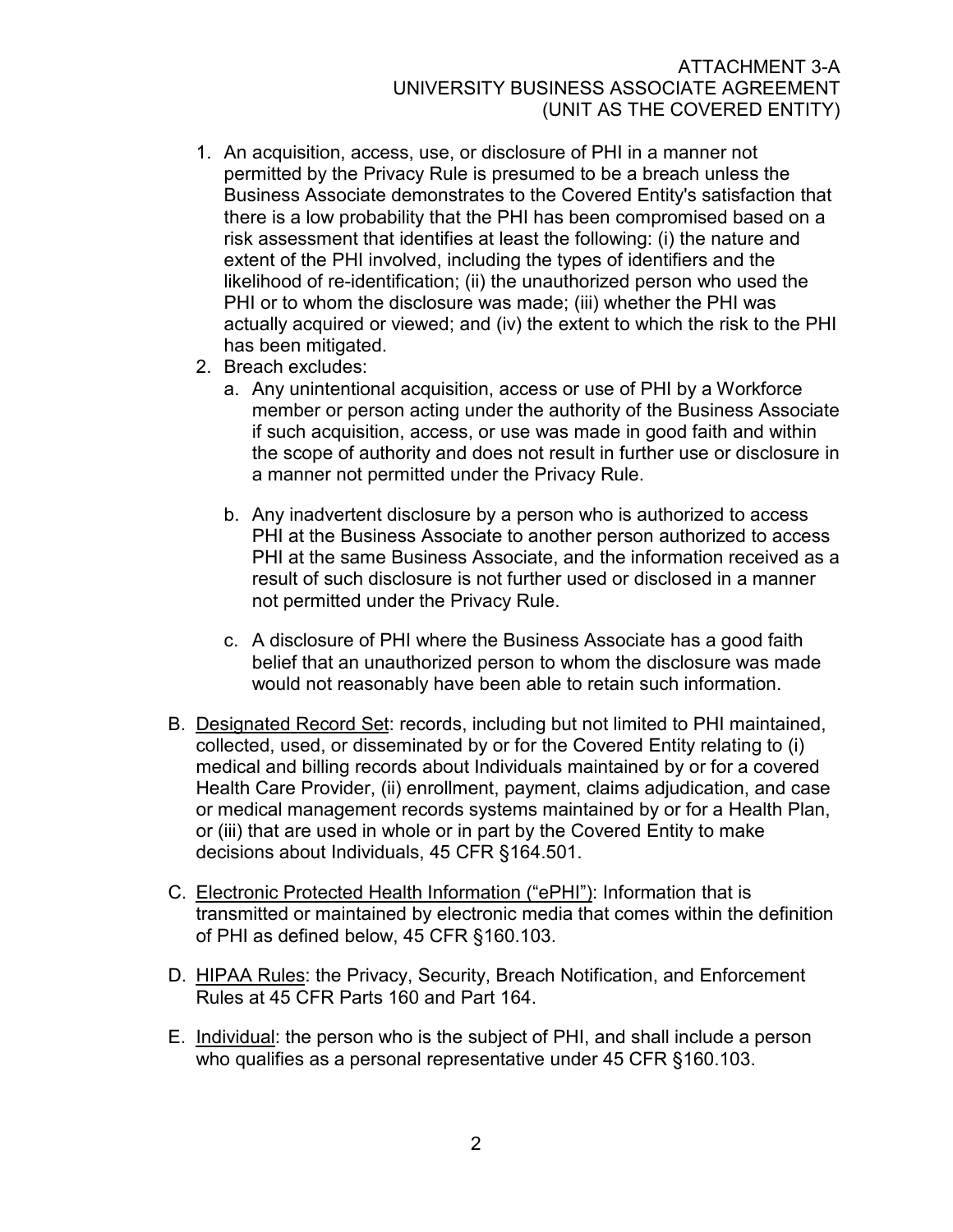- F. Personal Representative: Someone with the legal authority to act on behalf of an incompetent adult patient, a minor patient or a deceased patient or the patient's estate in making health care decisions or in exercising the patient's rights related to the individual's PHI, 45 CFR §164.502(g).
- G. Privacy Rule: the HIPAA Standards for Privacy of Individually Identifiable Health Information at 45 CFR parts 160, and part 164, subparts A and E.
- H. Protected Health Information ("PHI"): any oral, paper or electronic information, data, documentation, and materials, including, but not limited to, demographic, medical, genetic and financial information that is created or received by a Health Care Provider, Health Plan, Employer, or Health Care Clearinghouse, and relates to the past, present, or future physical or mental health or condition of an Individual; the provision of health care to an Individual; or the past, present, or future payment for the provision of health care to an Individual; and that identifies the Individual or with respect to which there is a reasonable basis to believe the information can be used to identify the Individual. For purposes of this Agreement, the term Protected Health Information or PHI is limited to the information created, maintained, received, or transmitted by Business Associate on behalf of or from the Covered Entity under the Contract. PHI includes without limitation ePHI, and excludes education records under 20 U.S.C. §1232(g), employment records held by the Covered Entity as an employer, and records regarding an Individual who has been deceased for more than 50 years, 45 CFR §160.103.
- I. Security Rule: the HIPAA Security Standards for the Protection of Electronic Protected Health Information at 45 CFR part 160, and part 164, subparts A and C.
- J. Unsecured Protected Health Information or Unsecured PHI: PHI that is not rendered unusable, unreadable, or indecipherable to unauthorized individuals through the use of technology or methodology specified by the Secretary under section 13402(h)(2) of Public Law 111-5, 45 CFR §164.402.

# II. BUSINESS ASSOCIATE'S OBLIGATIONS

Business Associate agrees to:

- A. No unpermitted PHI use or disclosure. Not use or disclose PHI other than as permitted or required by this Agreement or as Required By Law. In no event may Business Associate use or further disclose PHI in a manner that would violate the Privacy Rule if done by the Covered Entity, except as expressly provided in this Agreement, 45 CFR §§164.502(a)(3), 164.504(e)(2)(ii)(A).
- B. Implement appropriate safeguards. Implement appropriate safeguards, and comply, where applicable, with the Security Rule to ensure the confidentiality,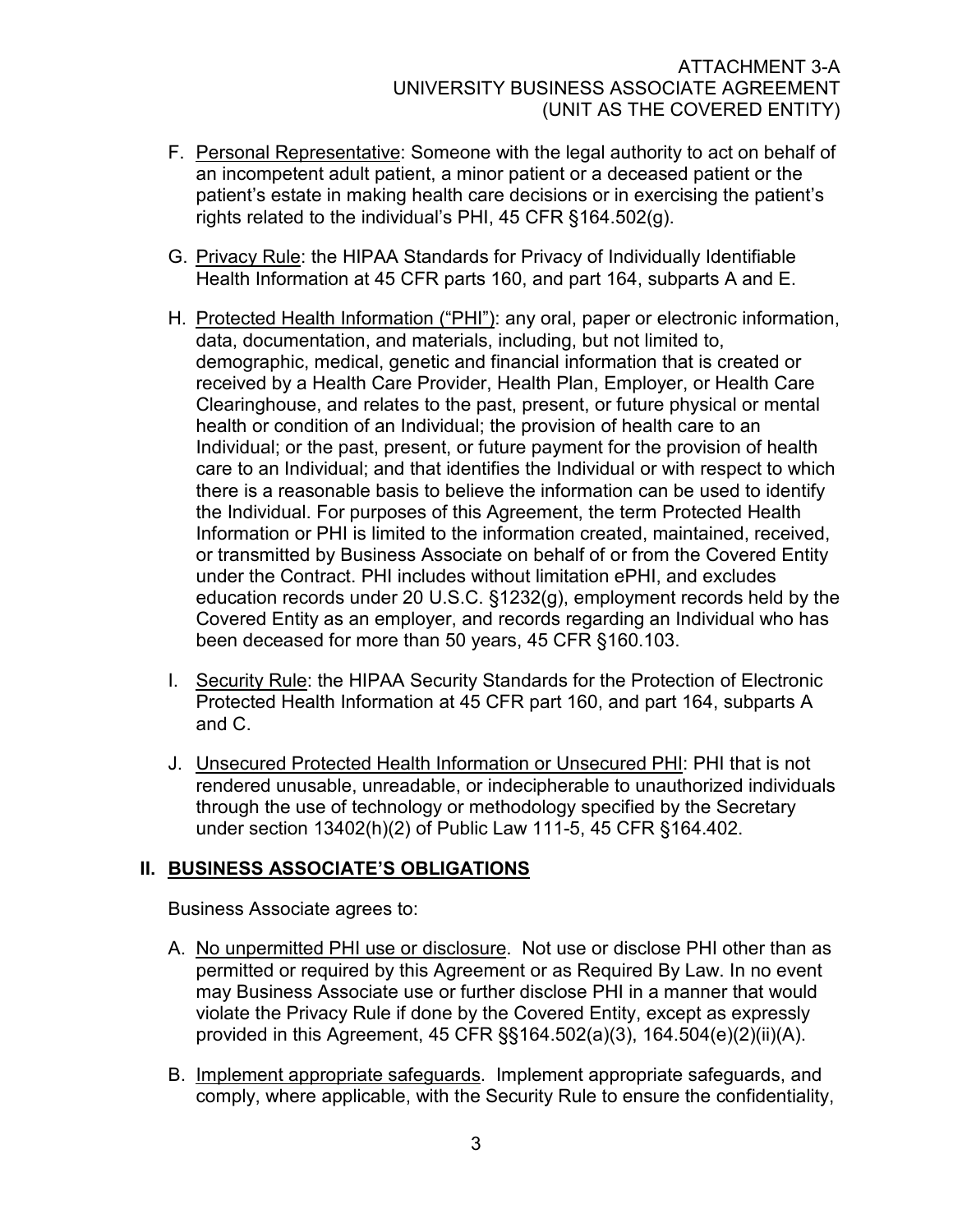integrity, and availability of all ePHI the Business Associate creates, receives, maintains, or transmits on behalf of the Covered Entity; protect against any reasonably anticipated threats or hazards to the security or integrity of ePHI; prevent use or disclosure of PHI other than as provided for by this Agreement or as Required by Law; and ensure compliance with the HIPAA Rules by Business Associate's Workforce, 45 CFR §164.306(a). These safeguards include, but are not limited to:

- 1. Administrative Safeguards. Business Associate shall implement policies and procedures to prevent, detect, contain, and correct security violations, and reasonably preserve and protect the confidentiality, integrity and availability of ePHI, as required by 45 CFR §164.308, and enforce those policies and procedures, including sanctions for anyone not found in compliance, 45 CFR §164.308;
- 2. Technical and Physical Safeguards. Business Associate shall implement appropriate technical safeguards to protect PHI, including access controls, authentication, and transmission security, as well as implement appropriate physical safeguards to protect PHI, including workstation security and device and media controls, 45 CFR §§ 164.310, 164.312; and
- 3. Training. Business Associate shall provide training to relevant workforce members, including management, on how to prevent the improper access, use or disclosure of PHI; and update and repeat training on a regular basis, 45 CFR §164.308(a)(5).
- C. Document and keep current required policies and procedures. In accordance with 45 CFR §164.316, document the required policies and procedures and keep them current, and cooperate in good faith in response to any reasonable requests from Covered Entity to discuss, review, inspect, and/or audit Business Associate's safeguards. Business Associate shall retain the documentation required for six (6) years from the date of its creation or the date when it last was in effect, whichever is later, 45 CFR §§164.306 - 164.316; 164.504(e)(2)(ii)(B).
- D. Business Associate subcontractors required to comply with Agreement. Ensure that any subcontractor of Business Associate that creates, receives, maintains, or transmits PHI on behalf of Business Associate agrees in writing to the same restrictions, conditions and requirements that apply to Business Associate through this Agreement with respect to such PHI, 45 CFR §§164.308(b), 164.314(a)(2), 164.502(e), 164.504(e)(2)(ii)(D).
- E. Notify Covered Entity of any unpermitted PHI use or disclosure. Notify the Covered Entity following discovery of any use or disclosure of PHI not permitted by this Agreement of which it becomes aware, or any Breach of Unsecured PHI, 45 CFR §§164.314(a)(2), 164.410(a), 164.504(e)(2)(ii)(C).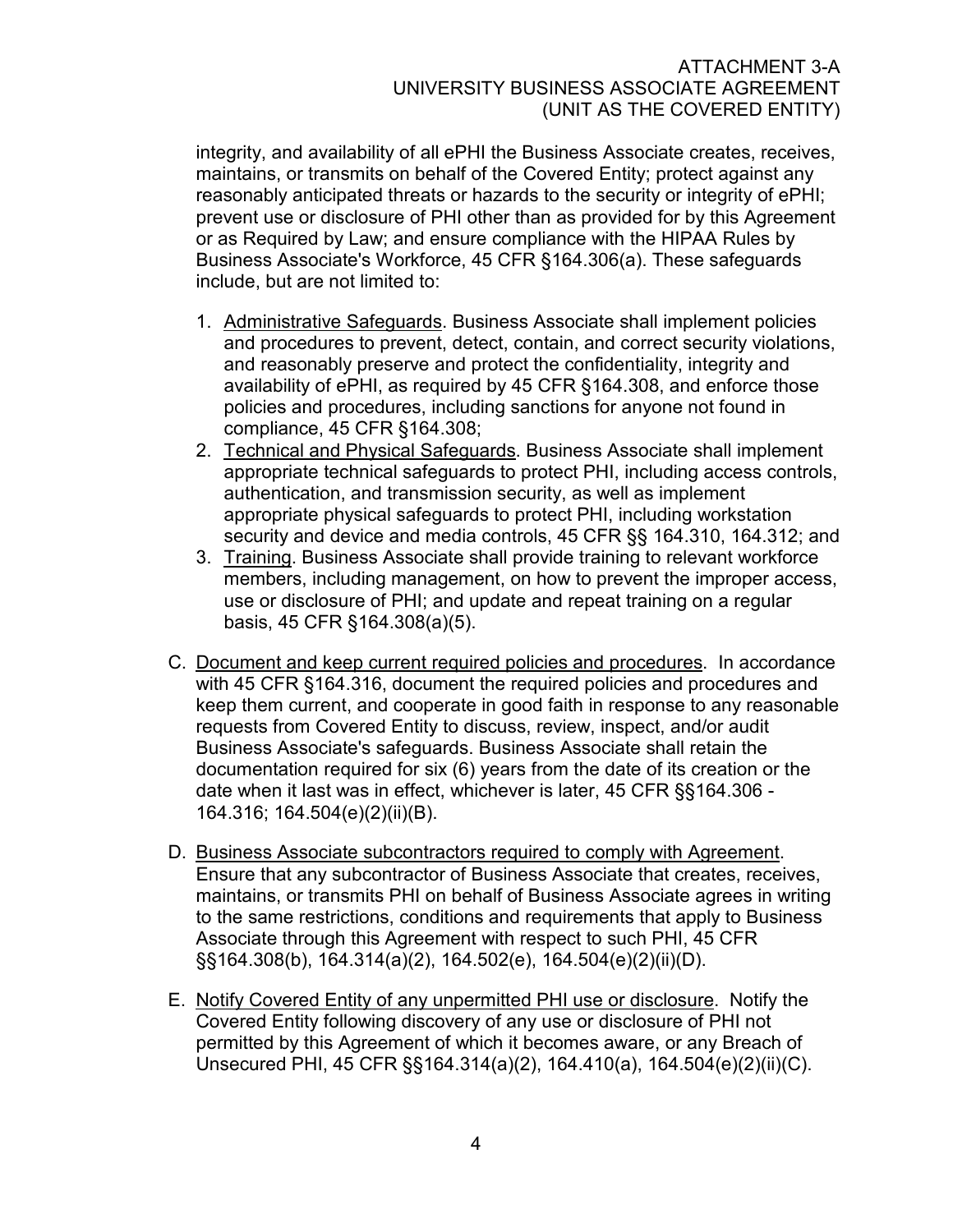- 1. Immediate verbal notice to Covered Entity. Business Associate shall immediately notify the Covered Entity's University System HIPAA Privacy and Security Officer(s) and **[UH COVERED COMPONENT's**] Unit HIPAA Coordinator verbally.
- 2. Prompt written notice to Covered Entity. Business Associate shall subsequently notify the Covered Entity's University System HIPAA Privacy and Security Officer(s) and **[UH COVERED COMPONENT's**] Unit HIPAA Coordinator in writing, without unreasonable delay, and in no case later than five (5) business days following discovery of the impermissible use or disclosure of PHI, or Breach of Unsecured PHI.
- 3. Discovery date of Breach. A Breach of Unsecured PHI shall be treated as discovered by the Business Associate as of the first day on which such breach is known to Business Associate or, by exercising reasonable diligence, would have been known to Business Associate. Business Associate shall be deemed to have knowledge of a Breach if the Breach is known, or by exercising reasonable diligence would have been known, to any person, other than the person committing the Breach, who is an employee, official, or other agent of the Business Associate, 45 CFR §164.410(a)(2).
- F. Take prompt corrective action. Take prompt corrective action to mitigate, to the extent practicable, any harmful effect that is known to Business Associate of a Security Incident or a misuse or unauthorized disclosure of PHI by Business Associate in violation of this Agreement, and any other action pertaining to such unauthorized disclosure required by applicable Federal and State laws and regulations. Business Associate shall reasonably cooperate with the Covered Entity's efforts to seek appropriate injunctive relief or otherwise prevent or curtail potential or actual Breaches, or to recover its PHI, including complying with a reasonable corrective action plan, 45 CFR §§ 164.308(a)(6); 164.530(f).
- G. Investigate Breach. Investigate such Breach and provide a written report of the investigation and resultant mitigation to Covered Entity's University System HIPAA Privacy and Security Officer(s) and **[UH COVERED** COMPONENT's] Unit HIPAA Coordinator within thirty (30) calendar days of the discovery of the Breach.
- H. Information to be provided with respect to a Breach. Provide the following information with respect to a Breach of Unsecured PHI, to the extent possible, as the information becomes available, to the Covered Entity's University System HIPAA Privacy and Security Officer(s) and **[UH COVERED** COMPONENT's] Unit HIPAA Coordinator: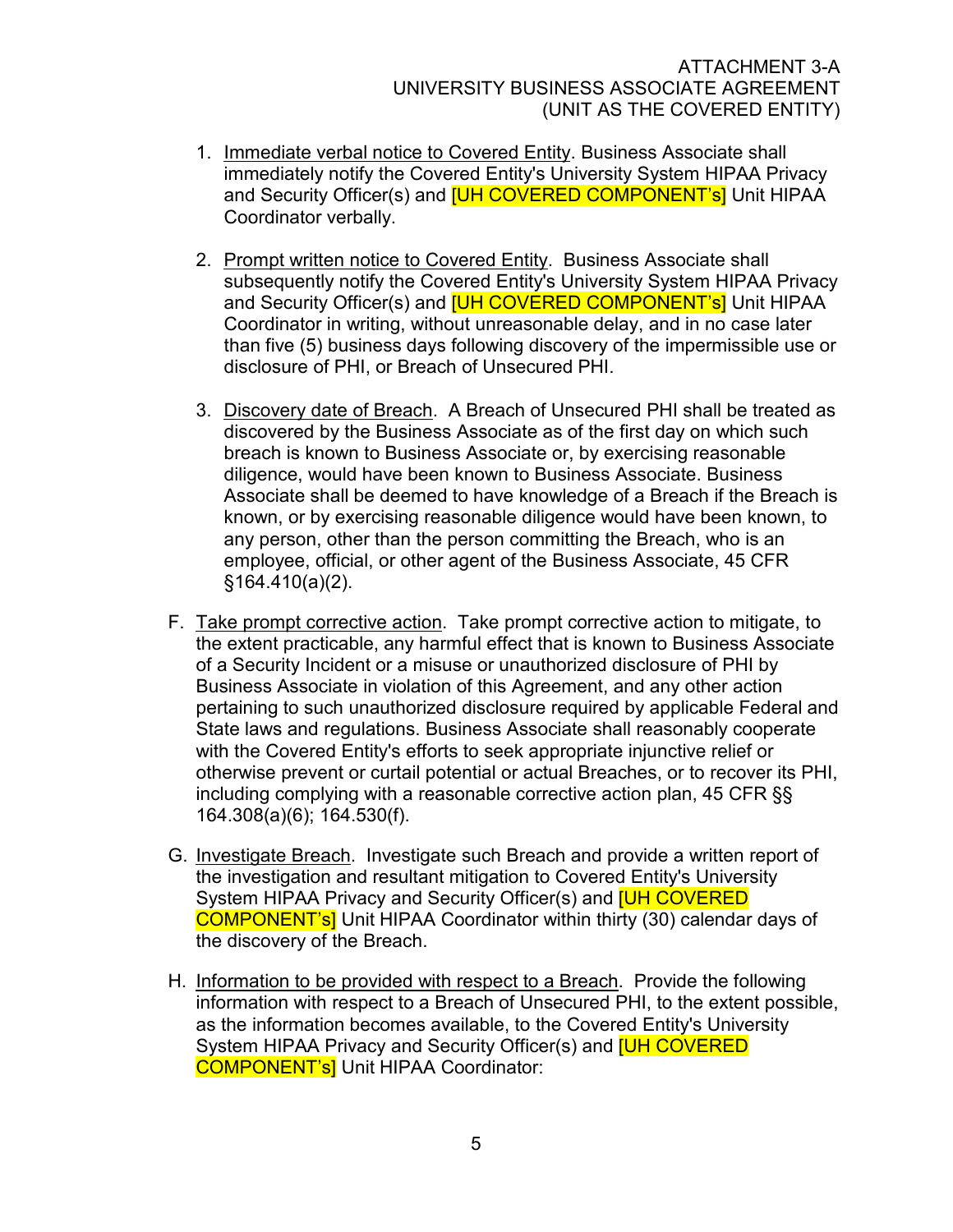- 1. Identification of individuals impacted by the Breach. The identification of each Individual whose Unsecured PHI has been, or is reasonably believed by Business Associate to have been accessed, acquired, used, or disclosed during the breach; and
- 2. Include available information in notification to individual. Any other available information that the Covered Entity is required to include in notification to the Individual under the HIPAA Rules, including, but not limited to the following 45 CFR §§164.404(c)(l), 164.408, 164.410(c)(l) and  $(2)$ :
	- a. Contact information for individuals impacted by the Breach. Contact information for Individuals who were or who may have been impacted by the HIPAA Breach (e.g., first and last name, mailing address, street address, phone number, and email address);
	- b. Describe circumstances of the Breach. A brief description of the circumstances of the Breach, including the date of the Breach and date of discovery, if known;
	- c. Description of PHI involved in Breach. A description of the types of Unsecured PHI involved in the Breach (such as whether the full name, social security number, date of birth, address, account number, diagnosis, diagnostic, disability and/or billing codes, or similar information was involved);
	- d. Describe Business Associate investigation. A brief description of what the Business Associate has done or is doing to investigate the Breach, mitigate harm to the Individual(s) impacted by the Breach, and protect against future Breaches; and
	- e. Business Associate liaison contact information. Contact information for Business Associate's liaison responsible for investigating the Breach and communicating information relating to the Breach to the Covered Entity.
- I. Promptly report Security Incident. Promptly report to Covered Entity's University System HIPAA Privacy and Security Officer(s) and [UH COVERED COMPONENT's] Unit HIPAA Coordinator any Security Incident of which Business Associate becomes aware with respect to ePHI that is in the custody of Business Associate, including breaches of Unsecured PHI as required by 45 CFR §164.410, by contacting the University System HIPAA Privacy and Security Officer(s) and **[UH COVERED COMPONENT's**] Unit HIPAA Coordinator, 45 CFR §§164.314(a)(2), 164.410.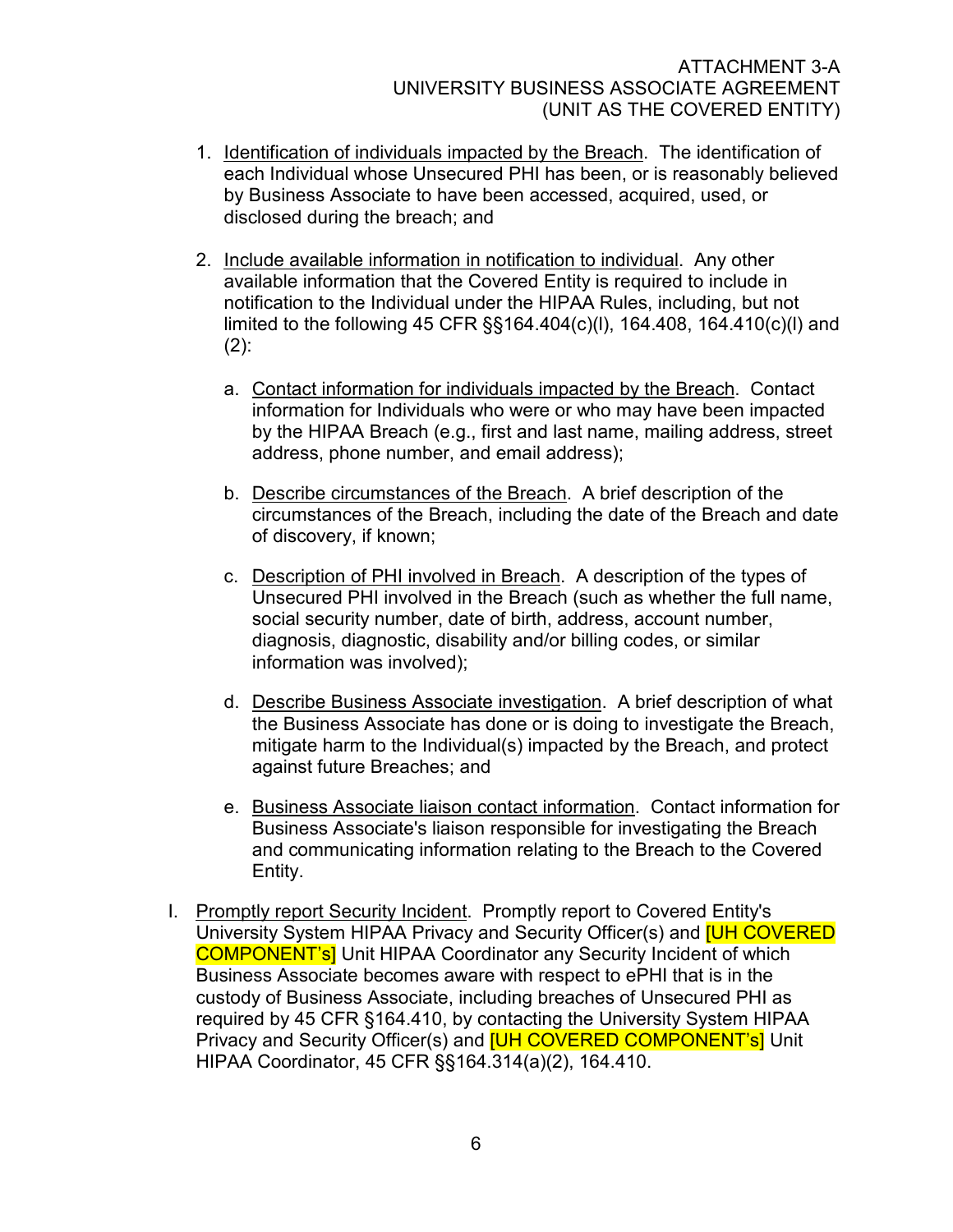- J. Implement measures to ensure Agreement compliance. Implement reasonable and appropriate measures to ensure compliance with the requirements of this Agreement by Workforce members who assist in the performance of functions or activities on behalf of the Covered Entity under this Agreement and use or disclose PHI, and discipline such Workforce members who intentionally violate any provisions of these special conditions, which may include termination of employment, 45 CFR §§164.308(a), 164.530(b) and (e).
- K. Make HIPAA policies and procedures available to HHS Secretary. Make its internal policies, procedures, books and records relating to the use and disclosure of PHI received from, or created or received by Business Associate on behalf of, the Covered Entity available to the Secretary of Health and Human Services or to Covered Entity if necessary or required to assess Business Associate's or the Covered Entity's compliance with the HIPAA Rules. Business Associate shall promptly notify Covered Entity of communications with the U.S. Department of Health and Human Services (HHS) regarding PHI provided by or created by Covered Entity or Business Associate and shall provide Covered Entity with copies of any information Business Associate has made available to HHS under this paragraph, 45 CFR §164.504(e)(2)(ii)(l).
- L. Accommodate Covered Entity's restriction on use/disclosure. Upon notice from Covered Entity, accommodate any restriction to the use or disclosure of PHI and any request for confidential communications to which Covered Entity has agreed in accordance with the Privacy Rule, 45 CFR §164.522.
- M. Make PHI available to Covered Entity. Make available PHI held by Business Associate, which the Covered Entity has determined to be part of its Designated Record Set, to the Covered Entity as necessary to satisfy the Covered Entity's obligations to provide an Individual with access to the Individual's PHI under 45 CFR §164.524, in the time and manner designated by the Covered Entity, 45 CFR §§ 164.504(e)(2)(ii)(E), 164.524.
- N. Make PHI available for amendment. Make available PHI held by Business Associate, which the Covered Entity has determined to be part of its Designated Record Set, to amend any PHI that the Covered Entity directs or agrees to in accordance with 45 CFR §164.526, upon request of the Covered Entity or an Individual.
- O. Disclosure documentation. Document disclosures of PHI made by Business Associate, which are required to be accounted for under 45 CFR §164.528(a)(l), and make this information available as necessary to satisfy the Covered Entity's obligation to provide an accounting of disclosures to an Individual within five (5) business days by the Covered Entity of a request by an Individual of a request for an accounting of disclosures of PHI. If an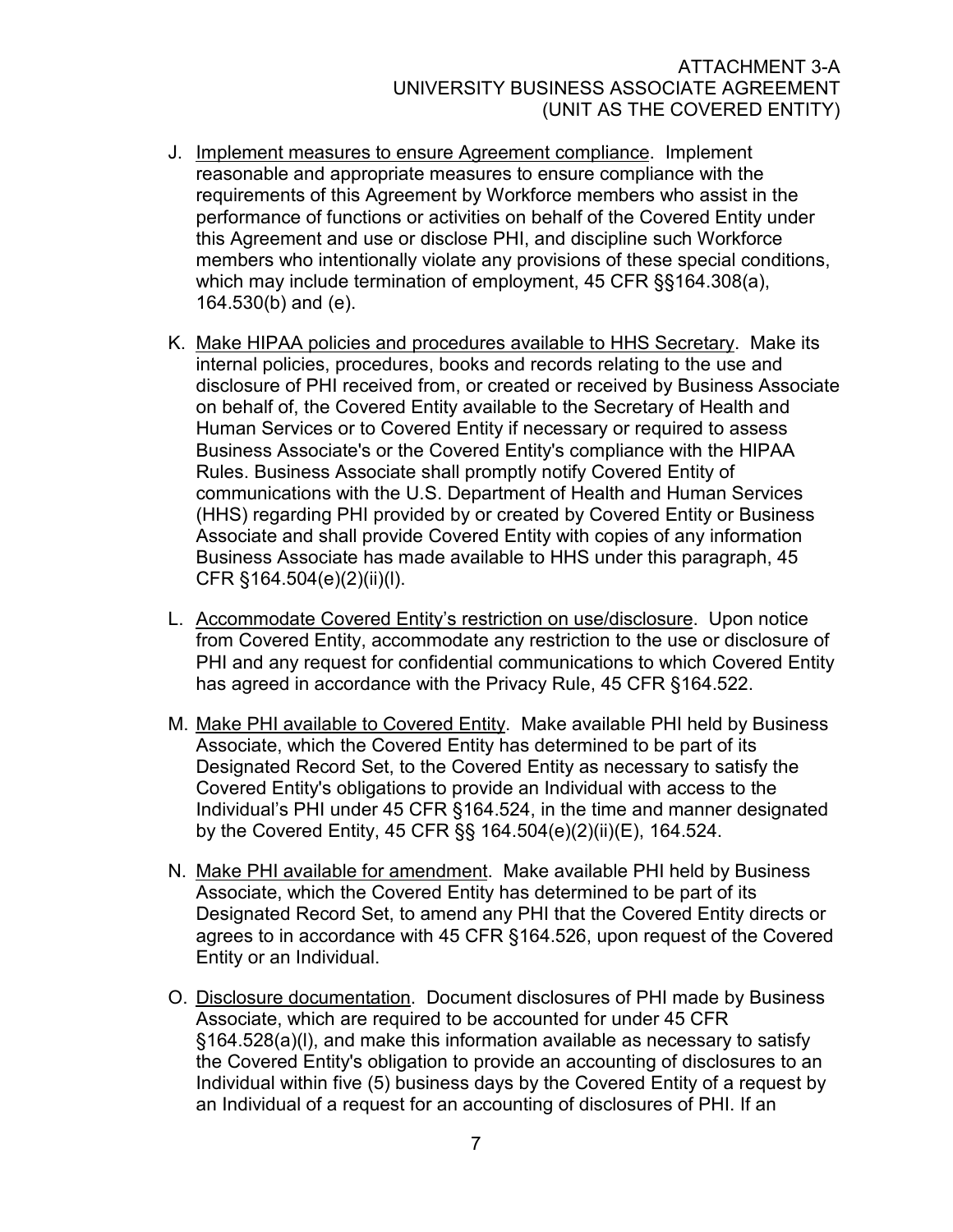Individual directly requests an accounting of disclosures of PHI from Business Associate, Business Associate shall notify Covered Entity's University System HIPAA Privacy and Security Officer(s) and **[UH COVERED COMPONENT's**] Unit HIPAA Coordinator of the request within five (5) business days, and Covered Entity shall either direct Business Associate to provide the information directly to the Individual, or it shall direct that the information required for the accounting be forwarded to Covered Entity for compilation and distribution to the Individual, 45 CFR §§ 164.504(e)(2)(ii)(G) and (H), 164.528.

P. Comply with HIPAA Rules. Comply with any other requirements of the HIPAA Rules not expressly specified in this Agreement, as and to the extent that such requirements apply to Business Associates under the HIPAA Rules, as the same may be amended from time to time.

# III. PERMITTED USES AND DISCLOSURES BY BUSINESS ASSOCIATE

Business Associate may, except as otherwise limited in this Agreement:

- A. General Use and Disclosure. Create, receive, maintain, or transmit PHI only for the purposes listed in the Contract and this Agreement, provided that the use or disclosure would not violate the HIPAA Rules if done by the Covered Entity or violate the Minimum Necessary requirements applicable to the Covered Entity, 45 CFR §§164.502(a) & (b), 164.504(e)(2)(i).
- B. Limited Use of PHI for Business Associate's Benefit. Use PHI received by the Business Associate in its capacity as the Covered Entity's Business Associate, if necessary, for the proper management and administration of the Business Associate or to carry out the legal responsibilities of the Business Associate to Covered Entity. Business Associate's proper management and administration does not include the use or disclosure of PHI by Business Associate for Marketing purposes or for sale of PHI, 45 CFR §§164.502(a)(5)(ii), 164.504(e)(2)(i)(A), 164.504(e)(4)(i), 164.508(a)(3) and  $(a)(4)$ .

# IV. TERM AND TERMINATION

- A. Commencement Date/Termination Date. This Agreement commences as of the date last signed on the signature page and shall remain in effect until terminated in accordance with the terms of this section, provided, however, that termination shall not affect the respective obligations or rights of the parties arising under this Agreement prior to the effective date of termination, all of which shall continue in accordance with their terms.
- B. Covered Entity may terminate Agreement. Covered Entity shall have the right to terminate this Agreement for any reason, including determination that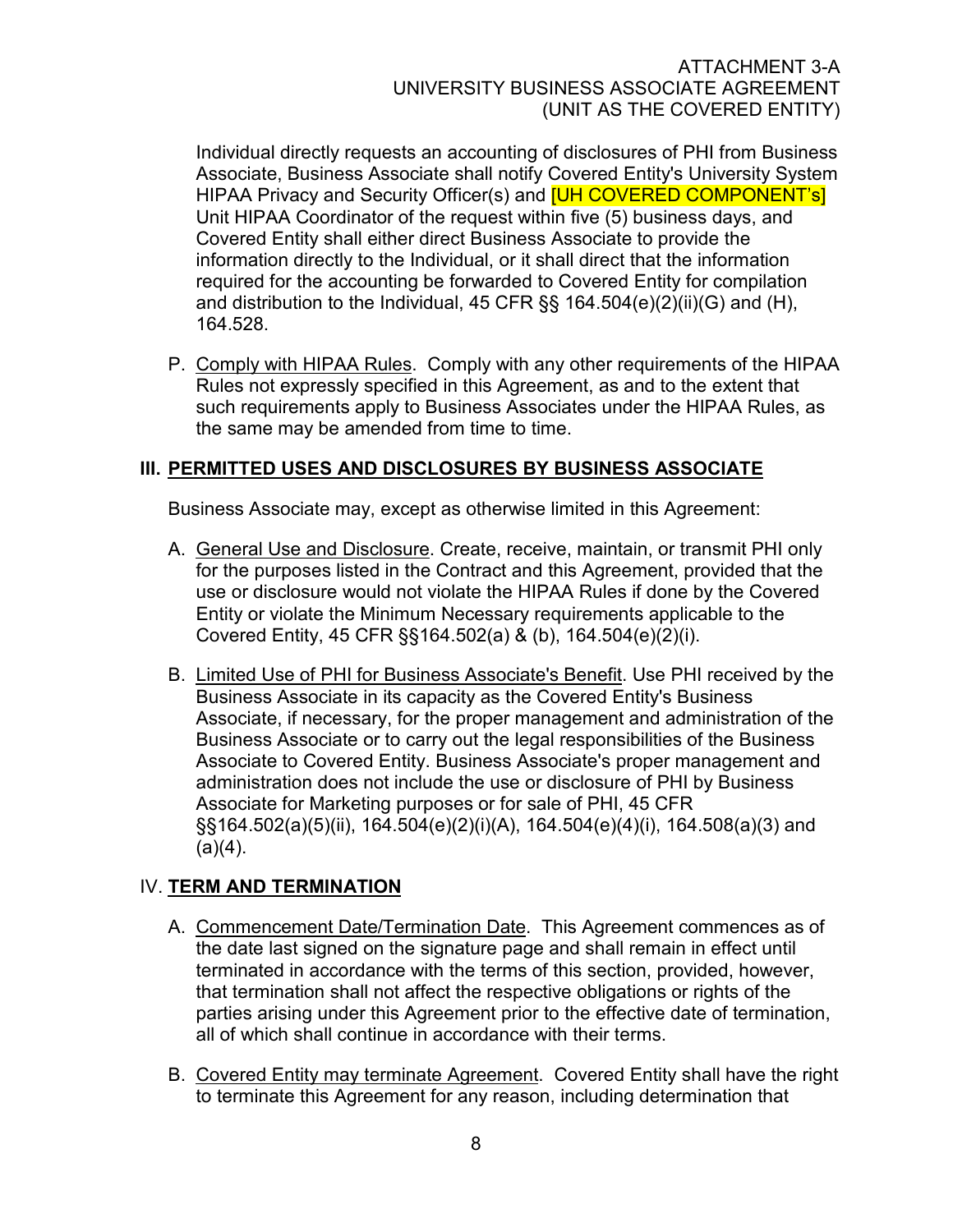Business Associate has violated a material term of this Agreement, upon thirty (30) days written notice to Business Associate. Such termination of this Agreement shall simultaneously terminate the Contract on the same effective date, unless otherwise agreed to in writing by both parties. If a breach of this Agreement is determined to be willful or incurable by either party, then a party may give written notice of immediate termination of this Agreement.

- C. If Contract terminated, Agreement terminated. Upon the termination of the Contract, this Agreement will automatically terminate.
- D. Upon expiration or termination of Agreement, return all PHI to Covered Entity. Upon termination of this Agreement for any reason, Business Associate agrees either to return to Covered Entity or to destroy, all PHI received from Covered Entity or otherwise through the performance of services for Covered Entity, that is in the possession or control of Business Associate or its agents, unless return or destruction is not feasible or lawful, or unless other legal grounds exist for retaining the PHI. In the case of PHI which is not returned or destroyed, Business Associate shall extend the protections of this Agreement to such PHI and limit further uses and disclosures of such PHI to those purposes that make the return or destruction infeasible, or as otherwise permitted by law, for so long as Business Associate maintains such PHI. Business Associate further agrees to comply with other applicable state or federal law, which may require a specific period of retention, redaction, or other treatment of such PHI, 45 CFR 164.504 (e)(2)(ii)(J).

# V. NOTICES

Whenever written notice is required by one party to the other under this Agreement, written notice shall be delivered, mailed, or faxed to the address or fax number below. If notice is delivered, it is effective when received during normal business hours with a written proof of service saved for the record. If notice is mailed, it is effective no sooner than three (3) business days after it is mailed by either certified mail or registered mail. If notice is faxed, it is effective when the confirmation fax is printed.

# [SIGNATURE PAGE FOLLOWS]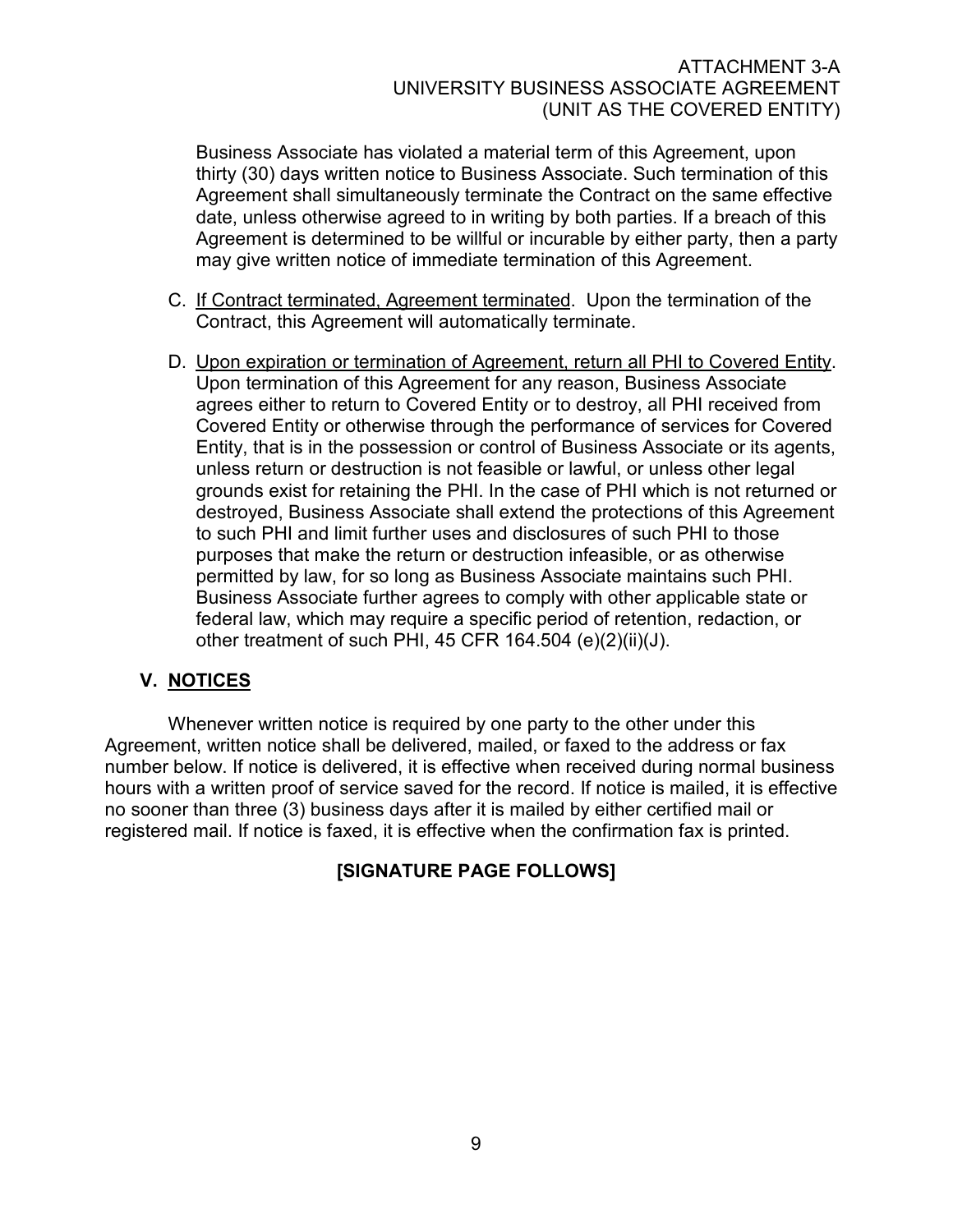SIGNATURES EXECUTING THIS AGREEMENT: IN WITNESS WHEREOF, this Agreement has been executed by the authorized representative(s) of the Covered Entity and the authorized representative(s) of the Business Associate.

| UNIVERSITY OF HAWAII                                                                  | <b>Insert Business Associate Namel</b>      |
|---------------------------------------------------------------------------------------|---------------------------------------------|
| <b>COVERED ENTITY</b>                                                                 | <b>BUSINESS ASSOCIATE:</b>                  |
|                                                                                       |                                             |
| Signature                                                                             | Signature of Project Principal Investigator |
|                                                                                       | or Program Lead                             |
|                                                                                       |                                             |
| <b>Printed Name</b>                                                                   | <b>Printed Name</b>                         |
|                                                                                       |                                             |
|                                                                                       |                                             |
|                                                                                       |                                             |
| Address of <b>[UH COVERED</b>                                                         | <b>Address</b>                              |
| <b>COMPONENT</b>                                                                      |                                             |
|                                                                                       |                                             |
| Telephone no. of <b>[UH COVERED</b>                                                   | Telephone no.                               |
| <b>COMPONENT</b>                                                                      |                                             |
|                                                                                       |                                             |
| Fax no. of [UH COVERED COMPONENT]                                                     | Fax no.                                     |
|                                                                                       |                                             |
|                                                                                       |                                             |
| Mobile Phone No. of <b>[Project Principal</b><br><b>Investigator or Program Lead]</b> | Mobile Phone No.                            |
|                                                                                       |                                             |
|                                                                                       |                                             |
| <b>COVERED ENTITY</b>                                                                 | <b>BUSINESS ASSOCIATE</b>                   |
|                                                                                       |                                             |
| Date of execution                                                                     | Date of execution                           |
|                                                                                       |                                             |
| Signature of University System HIPAA                                                  |                                             |
| <b>Privacy Officer</b>                                                                |                                             |
|                                                                                       |                                             |
| Signature of Campus Chancellor (or                                                    |                                             |
| designee) for campus projects, or                                                     |                                             |
| appropriate System Vice President (or                                                 |                                             |